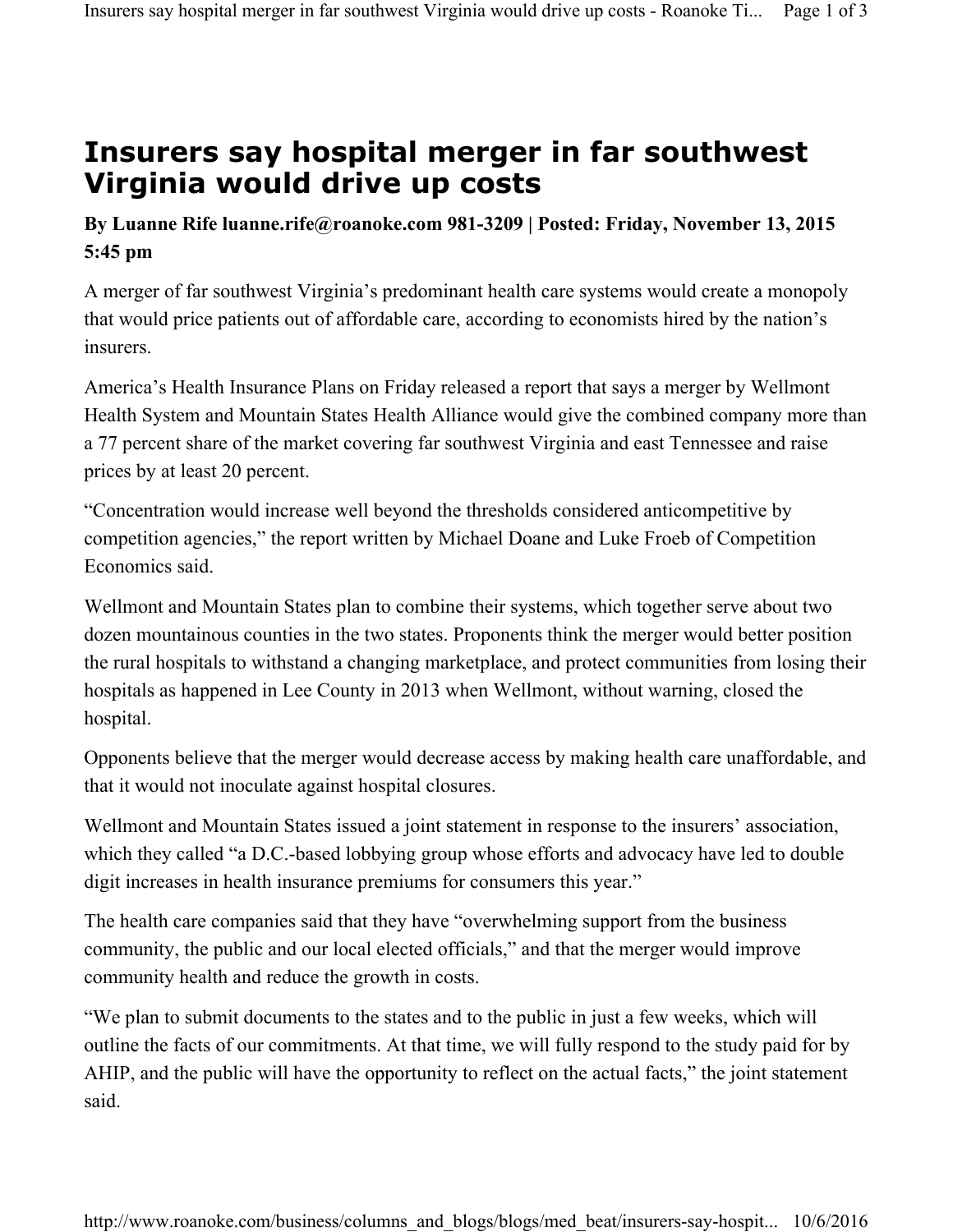Virginia and Tennessee have set up unique processes to advance this merger. The cooperative agreement skirts traditional certificate of public need requirements by allowing systems to join together when the state agrees that a lack of competition is better for the public.

Whether Wellmont and Mountain States would also require approval of the Federal Trade Commission is unknown.

The FTC last week challenged a similar merger by two hospital systems in West Virginia. The agency said competition would be eliminated, resulting in higher prices and reduced quality.

America's Health Insurance Plans believes the same thing would occur in Virginia and Tennessee.

Executives of both health systems have said they would seek out-of-market partners if the merger fails.

The systems serve the same mountainous region, with Mountain States having 13 hospitals and Wellmont six. They both have a network of clinics, physicians and specialized care.

The Virginia Hospital and Healthcare Association supports the merger as a rational response to market conditions.

"In the current climate, many hospitals face tremendous financial pressure. Health care providers in southwestern Virginia and eastern Tennessee know this from first-hand experience delivering care in a region where economic conditions are challenging and patient reliance on governmentpayer health programs is increasing," said spokesman Julian Walker.

Until the merger negotiations began, Wellmont and Mountain States were rivals. Lee County's government officials maintain that their hospital remained profitable but was closed by Wellmont so it could better compete against Mountain States and capture a greater market share at its other hospitals.

Lee County officials have since bought the building from Wellmont and are working with Mountain States to reopen some services, though ultimately Wellmont maintains the right of first refusal to offer services.

The insurers question the need for the rivals to merge. AHIP spokeswoman Clare Krusing said the health plans are willing to work with each system to improve patient access and to offer technology support that would ease financial pressure.

Doug Gray, executive director of Virginia Association of Health Plans, said both health systems survived a long time and could continue to do so.

"The fundamental question is, why is a monopoly necessary?" Gray asked. "Other hospitals expressed an interest in purchasing Wellmont, but the parties sought a monopoly anyway. Even in